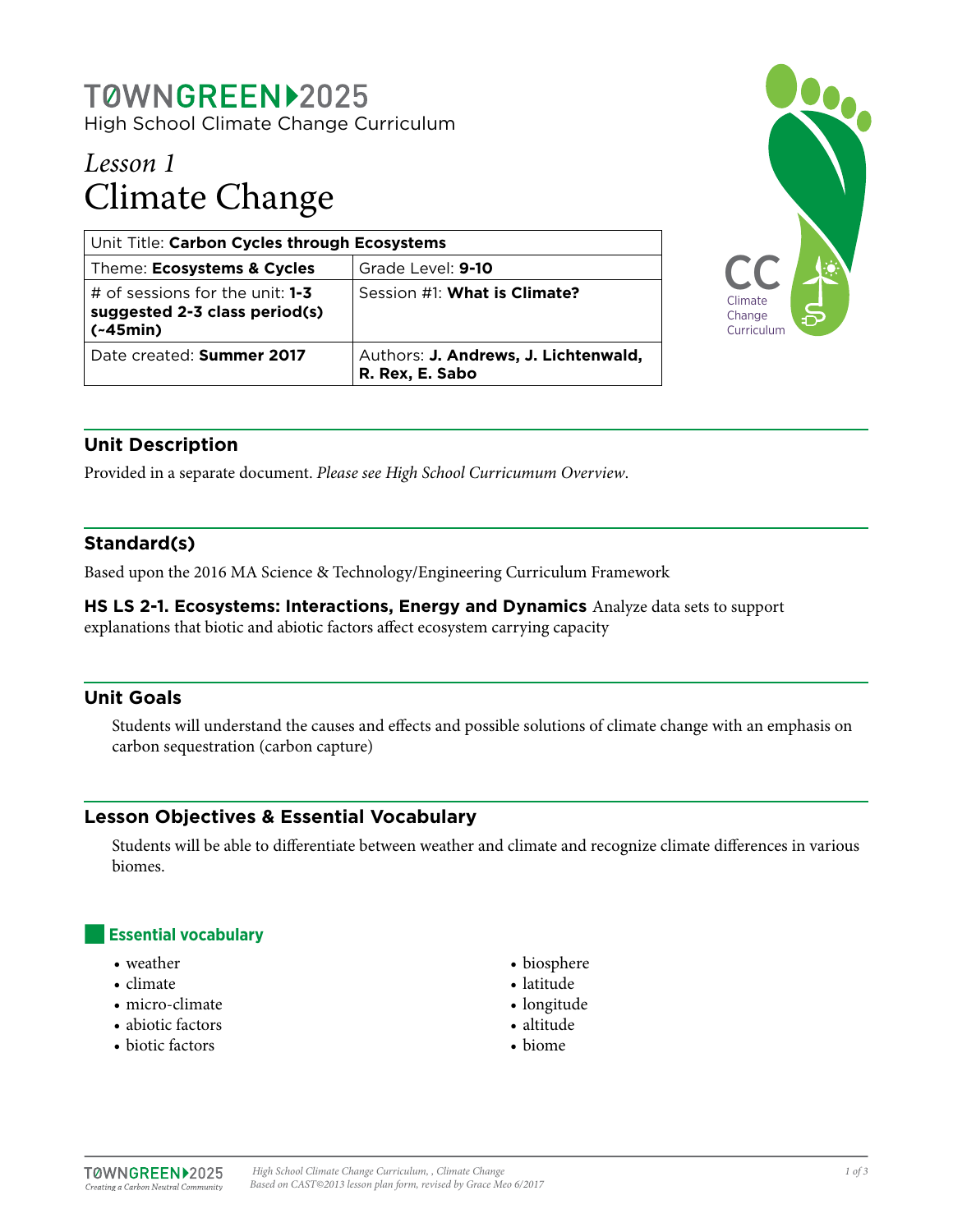• ecosystems

#### **Note any potential barriers to the lesson — consider variability**

Vocabulary/reading/writing ability — provide scaffolding, diagrams to clarify text, vocabulary assignments: word splash, etc. sentence starters, writing prompts, sentence frames, text to speech software

Background knowledge: search youtube for a short video to illustrate the term

#### **Evaluation/Assessment**

#### **(directly linked to the goals, i.e., Formative/Ongoing Assessment or Summative/End of Lesson Assessment)**

Students will be able to differentiate between weather and climate and recognize climate differences in various biomes.

Demonstrate a working knowledge of the difference between weather & climate by:

- daily informal check ins:
- vocabulary quiz, worksheets

Group ( small group large group whole class )presentation (multiple options written format, picture form, verbal video: ) following teacher rubrics

*NOTE: Consider the [UDL Guidelines](http://bit.ly/1d5bjtS) in selecting methods and materials to ensure that you provide options for engagement, representation, and action and expression.* 

#### **Methods**

#### **(e.g., Anticipatory Set, Introduce and Model New Knowledge, Provide Guided Practice, Provide Independent Practice)**

*Before beginning the unit, as a pre assessment, students will determine their carbon footprint: [http://web.stanford.](http://web.stanford.edu/group/inquiry2insight/cgi-bin/i2sea-r2b/i2s.php?page=calculate#) [edu/group/inquiry2insight/cgi-bin/i2sea-r2b/i2s.](http://web.stanford.edu/group/inquiry2insight/cgi-bin/i2sea-r2b/i2s.php?page=calculate#) [php?page=calculate#](http://web.stanford.edu/group/inquiry2insight/cgi-bin/i2sea-r2b/i2s.php?page=calculate#)(provide print, speech to text options so all can access the pre assessment)*

Pre-teach the vocabulary and activate prior knowledge (see main idea umbrella vocab activity listed in materials): *[https://docs.](https://docs.google.com/a/gloucesterschools.com/drawings/d/1A11tRHAAD5XL-658CrjT41VNyG13jzw_OWdEZ4Ev_-A/edit?usp=sharing) [google.com/a/gloucesterschools.com/drawings/](https://docs.google.com/a/gloucesterschools.com/drawings/d/1A11tRHAAD5XL-658CrjT41VNyG13jzw_OWdEZ4Ev_-A/edit?usp=sharing) [d/1A11tRHAAD5XL-658CrjT41VNyG13jzw\\_](https://docs.google.com/a/gloucesterschools.com/drawings/d/1A11tRHAAD5XL-658CrjT41VNyG13jzw_OWdEZ4Ev_-A/edit?usp=sharing) [OWdEZ4Ev\\_-A/edit?usp=sharing](https://docs.google.com/a/gloucesterschools.com/drawings/d/1A11tRHAAD5XL-658CrjT41VNyG13jzw_OWdEZ4Ev_-A/edit?usp=sharing)*

Teacher will introduce lesson using multimedia approach showing pictures of different regions, have students brainstorm location and characteristics of regions, then discuss weather patterns vs. climate conditions.



Teacher will provide a working definition of climate and weather.

At any time during Lesson 1, you could show the following video from the National Academies of Science,